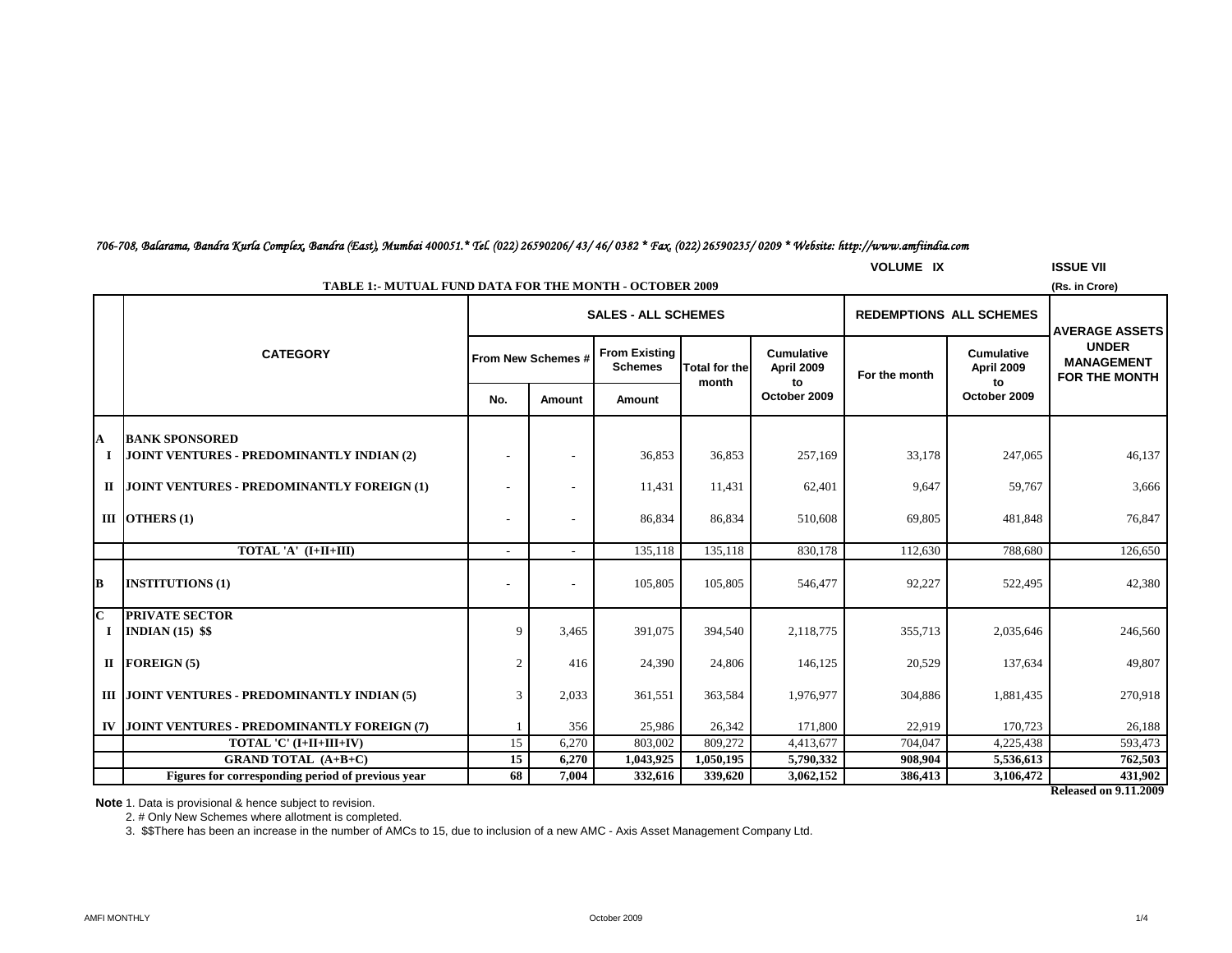#### (Rs. in Crore)

#### **TABLE 2:- SALES DURING THE MONTH OF OCTOBER 2009 - TYPE AND CATEGORY WISE 2.1 \*NEW SCHEMES LAUNCHED (ALLOTMENT COMPLETED)**

|                                 |                      | Open End | <b>Close End</b>     |        |                                | <b>Interval Fund</b> |                      | <b>TOTAL</b> |  |
|---------------------------------|----------------------|----------|----------------------|--------|--------------------------------|----------------------|----------------------|--------------|--|
|                                 | <b>No.of Schemes</b> | Amount   | <b>No.of Schemes</b> | Amount | <b>No.of Schemes</b><br>Amount |                      | <b>No.of Schemes</b> | Amount       |  |
| <b>INCOME</b>                   |                      | 1,804    | 10                   | 3,937  |                                |                      |                      | 5,741        |  |
| <b>IEQUITY</b>                  |                      |          |                      |        |                                |                      |                      |              |  |
| <b>BALANCED</b>                 |                      |          |                      |        |                                |                      |                      |              |  |
| <b>ILIQUID/MONEY MARKET</b>     |                      | 529      |                      |        |                                |                      |                      | 529          |  |
| <b>IGILT</b>                    |                      |          |                      |        |                                |                      |                      |              |  |
| <b>IELSS - EQUITY</b>           |                      |          |                      |        |                                |                      |                      |              |  |
| <b>IGOLD ETFS</b>               |                      |          |                      |        |                                |                      |                      |              |  |
| <b>IOTHER ETFS</b>              |                      |          |                      |        |                                |                      |                      |              |  |
| <b>IFUND OF FUNDS INVESTING</b> |                      |          |                      |        |                                |                      |                      |              |  |
| <b>OVERSEAS</b>                 |                      |          |                      |        |                                |                      |                      |              |  |
| <b>TOTAL</b>                    |                      | 2,333    | 10                   | 3,937  |                                |                      | 15.                  | 6,270        |  |

#### **\*NEW SCHEMES LAUNCHED :**

| <b>OPEN END INCOME:</b>   | <b>Axis Treasury Advantage Fund: DBS Chola Select Income Fund - Flexi Debt Fund: DWS Treasury Fund and Shinsei Treasury Advantage Fund.</b>                                                                                                                                                                                                    |
|---------------------------|------------------------------------------------------------------------------------------------------------------------------------------------------------------------------------------------------------------------------------------------------------------------------------------------------------------------------------------------|
| <b>OPEN END LIQUID:</b>   | Axis Liquid Fund                                                                                                                                                                                                                                                                                                                               |
| <b>ICLOSE END INCOME:</b> | Fortis FTF Series 16A; Franklin Templeton Fixed Tenure Fund Series XII - Plan A; HDFC FMP 13M October 2009 Series XI and 18M October 2009 Series XI; ICICI<br>[Prudential FMP Series 49 One Year Plan C; Kotak FMP 370 Days Series 1; Reliance Fixed Horizon Fund - XIII - Series 2 and Series 4; Tata FMP Series 25 Scheme<br>A and Scheme B: |

#### **2.2 EXISTING SCHEMES**

|                                                    | Open End             |           | <b>Close End</b>     |                          | <b>Interval Fund</b>     |        | <b>TOTAL</b>         |           |
|----------------------------------------------------|----------------------|-----------|----------------------|--------------------------|--------------------------|--------|----------------------|-----------|
|                                                    | <b>No.of Schemes</b> | Amount    | <b>No.of Schemes</b> | Amount                   | <b>No.of Schemes</b>     | Amount | <b>No.of Schemes</b> | Amount    |
| <b>INCOME</b>                                      | 169                  | 344,000   | 93                   |                          | 45                       |        | 307                  | 344,011   |
| <b>IEQUITY</b>                                     | 258                  | 4,256     | 44                   |                          |                          |        | 304                  | 4,261     |
| <b>BALANCED</b>                                    | 30                   | 360       |                      |                          |                          |        | 35 <sub>1</sub>      | 360       |
| <b>LIQUID/MONEY MARKET</b>                         | 56                   | 694,732   |                      |                          |                          |        | 56                   | 694,732   |
| <b>IGILT</b>                                       | 35                   | 125       |                      |                          |                          |        | 35 <sub>1</sub>      | 125       |
| <b>IELSS - EQUITY</b>                              | 35                   | 147       | 13                   |                          |                          |        | 48                   | 147       |
| <b>IGOLD ETF</b>                                   |                      | 57        |                      |                          |                          |        |                      | 57        |
| <b>IOTHER ETFS</b>                                 | 12                   | 129       |                      | $\overline{\phantom{a}}$ |                          |        | 12 <sub>l</sub>      | 129       |
| <b>IFUND OF FUNDS INVESTING</b><br><b>OVERSEAS</b> | 12 <sup>2</sup>      | 103       | <b>-</b>             |                          | $\overline{\phantom{0}}$ |        | 12 <sub>l</sub>      | 103       |
| <b>TOTAL</b>                                       | 613                  | 1,043,909 | 155                  |                          | 47                       | 11     | 815                  | 1,043,925 |

Notes:The change in number of existing schemes is because of the maturity and reclassification of some of the existing schemes.

^ Amount mobilised by new plans launched under existing scheme.

#### **2.3 TOTAL OF ALL SCHEMES**

|                                 |               | Open End  | <b>Close End</b>     |        | <b>Interval Fund</b> |        | <b>TOTAL</b>         |           |
|---------------------------------|---------------|-----------|----------------------|--------|----------------------|--------|----------------------|-----------|
|                                 | No.of Schemes | Amount    | <b>No.of Schemes</b> | Amount | <b>No.of Schemes</b> | Amount | <b>No.of Schemes</b> | Amount    |
| <b>INCOME</b>                   | 173           | 345,804   | 103                  | 3,942  | 45                   |        | 321                  | 349,752   |
| <b>IEQUITY</b>                  | 258           | 4,256     | 44                   |        |                      |        | 304                  | 4,261     |
| <b>BALANCED</b>                 | 30            | 360       |                      |        |                      |        | 35                   | 360       |
| <b>LIQUID/MONEY MARKET</b>      | 57            | 695,261   |                      |        |                      |        | 57                   | 695,261   |
| <b>IGILT</b>                    | 35            | 125       |                      |        |                      |        | 35                   | 125       |
| <b>IELSS - EQUITY</b>           | 35            | 147       | 13                   |        |                      |        | 48                   | 147       |
| <b>IGOLD ETF</b>                |               | 57        |                      |        |                      |        |                      | 57        |
| <b>IOTHER ETFS</b>              | 12            | 129       |                      |        |                      |        | 12                   | 129       |
| <b>IFUND OF FUNDS INVESTING</b> | 12            | 103       |                      |        |                      |        | 12                   | 103       |
| <b>OVERSEAS</b>                 |               |           |                      |        | -                    |        |                      |           |
| <b>ITOTAL</b>                   | 618           | 1,046,242 | 165                  | 3,942  | 47                   | 11     | 830                  | 1,050,195 |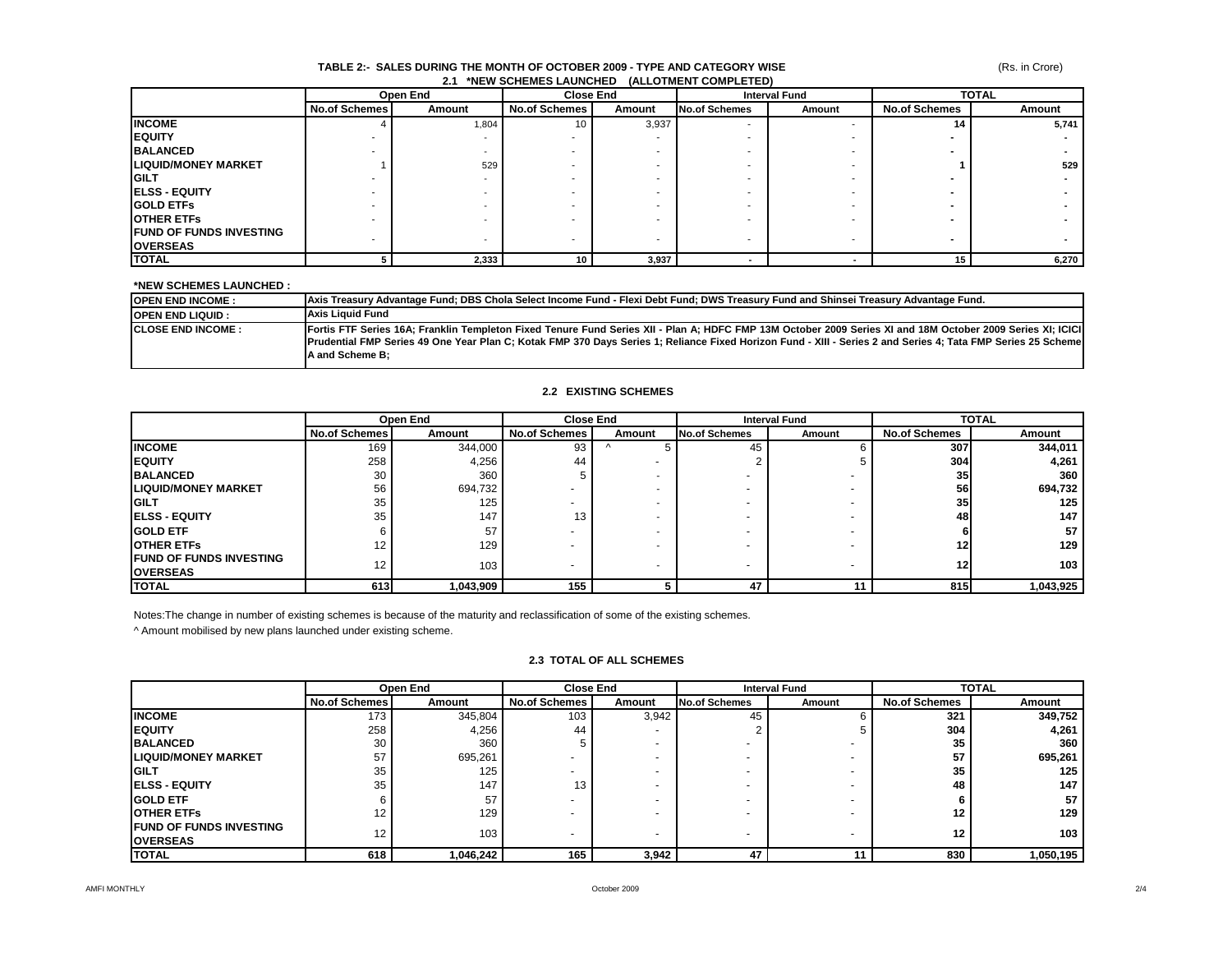#### **Table 3:-**

## **REDEMPTIONS / REPURCHASES DURING THE MONTH OF OCTOBER 2009**

| <b>CATEGORY &amp; TYPE WISE</b><br>(Rs. in Crore) |                 |                          |                          |              |                                               |                                                                         |                                                                                             |  |  |
|---------------------------------------------------|-----------------|--------------------------|--------------------------|--------------|-----------------------------------------------|-------------------------------------------------------------------------|---------------------------------------------------------------------------------------------|--|--|
|                                                   | <b>Open End</b> | <b>Close End</b>         | <b>Interval Fund</b>     | <b>TOTAL</b> | Net Inflow /<br>(Outflow)<br>For<br>the Month | Net Inflow /<br>(Outflow)<br><b>Year to Date</b><br><b>Current Year</b> | Net Inflow /<br>For the (Outflow)<br>For the<br><b>Year to Date</b><br><b>Previous Year</b> |  |  |
| <b>INCOME</b>                                     | 195,847         | 2,593                    | 41                       | 198,481      | 151,271                                       | 253,226                                                                 | (32, 925)                                                                                   |  |  |
| <b>IEQUITY</b>                                    | 5,558           | 804                      | 22                       | 6,384        | (2, 123)                                      | 3,411                                                                   | 1,926                                                                                       |  |  |
| <b>BALANCED</b>                                   | 527             | 15                       |                          | 542          | (182)                                         | (560)                                                                   | 148                                                                                         |  |  |
| <b>LIQUID/MONEY MARKET</b>                        | 702,605         |                          |                          | 702,605      | (7, 344)                                      | 376                                                                     | (19, 408)                                                                                   |  |  |
| <b>GILT</b>                                       | 335             | $\overline{\phantom{0}}$ | $\overline{\phantom{0}}$ | 335          | (210)                                         | (2,874)                                                                 | 2,638                                                                                       |  |  |
| <b>IELSS - EQUITY</b>                             | 162             | 12                       |                          | 174          | (27)                                          | 161                                                                     | 1,512                                                                                       |  |  |
| <b>GOLD ETFS</b>                                  | 12              |                          |                          | 12           | 45                                            | 312                                                                     | 164                                                                                         |  |  |
| <b>OTHER ETFS</b>                                 | 187             | $\overline{\phantom{a}}$ |                          | 187          | (58)                                          | (30)                                                                    | 621                                                                                         |  |  |
| <b>FUND OF FUNDS</b><br><b>INVESTING OVERSEAS</b> | 184             | $\overline{\phantom{a}}$ |                          | 184          | (81)                                          | (303)                                                                   | 1,004                                                                                       |  |  |
| <b>TOTAL</b>                                      | 905,417         | 3,424                    | 63                       | 908,904      | 141,291                                       | 253,719                                                                 | (44, 320)                                                                                   |  |  |

**Table 4:-**

## **ASSETS UNDER MANAGEMENT AS ON OCTOBER 31, 2009**

| <b>CATEGORY &amp; TYPE WISE</b><br>(Rs. in Crore) |          |                  |                      |              |            |  |  |
|---------------------------------------------------|----------|------------------|----------------------|--------------|------------|--|--|
|                                                   | Open End | <b>Close End</b> | <b>Interval Fund</b> | <b>TOTAL</b> | % to Total |  |  |
| <b>INCOME</b>                                     | 436,347  | 26,297           | 786                  | 463,430      | 60         |  |  |
| <b>EQUITY</b>                                     | 136,521  | 24,079           | 417                  | 161,017      | 21         |  |  |
| <b>BALANCED</b>                                   | 14,529   | 2.101            |                      | 16,630       |            |  |  |
| <b>LIQUID/MONEY MARKET</b>                        | 104.250  |                  | ٠                    | 104.250      | 13         |  |  |
| <b>GILT</b>                                       | 3,835    |                  | -                    | 3,835        |            |  |  |
| <b>ELSS - EQUITY</b>                              | 17.899   | 2.926            |                      | 20.825       |            |  |  |
| <b>GOLD ETF</b>                                   | 1,085    |                  | ۰                    | 1,085        | $^{\circ}$ |  |  |
| <b>OTHER ETFS</b>                                 | 868      |                  |                      | 868          | $^{\circ}$ |  |  |
| <b>FUND OF FUNDS</b>                              | 2,856    |                  |                      | 2.856        | @          |  |  |
| <b>INVESTING OVERSEAS</b>                         |          |                  |                      |              |            |  |  |
| <b>ITOTAL</b>                                     | 718,190  | 55,403           | 1,203                | 774,796      | 100        |  |  |

**@ Less than 1 %.**

### **Table 5:- DATA ON FUND OF FUNDS (DOMESTIC) - OCTOBER 2009** *(Rs. In Crore)*

|                      | No. of Schemes | <b>Sales</b> | Redemption | Assets under<br>Management as on<br>October 31, 2009 | <b>Average Assets</b><br>Under Management<br>for the month |
|----------------------|----------------|--------------|------------|------------------------------------------------------|------------------------------------------------------------|
| <b>Fund of Funds</b> | 25             | 138          | 65         | 882                                                  | 861                                                        |

**Notes :**

1. Fund of Funds is a scheme wherein the assets are invested in the existing schemes of mutual funds and hence, the figures indicated herein are included in tables 1 to 4 and 6. Data on fund of funds is given for information only.